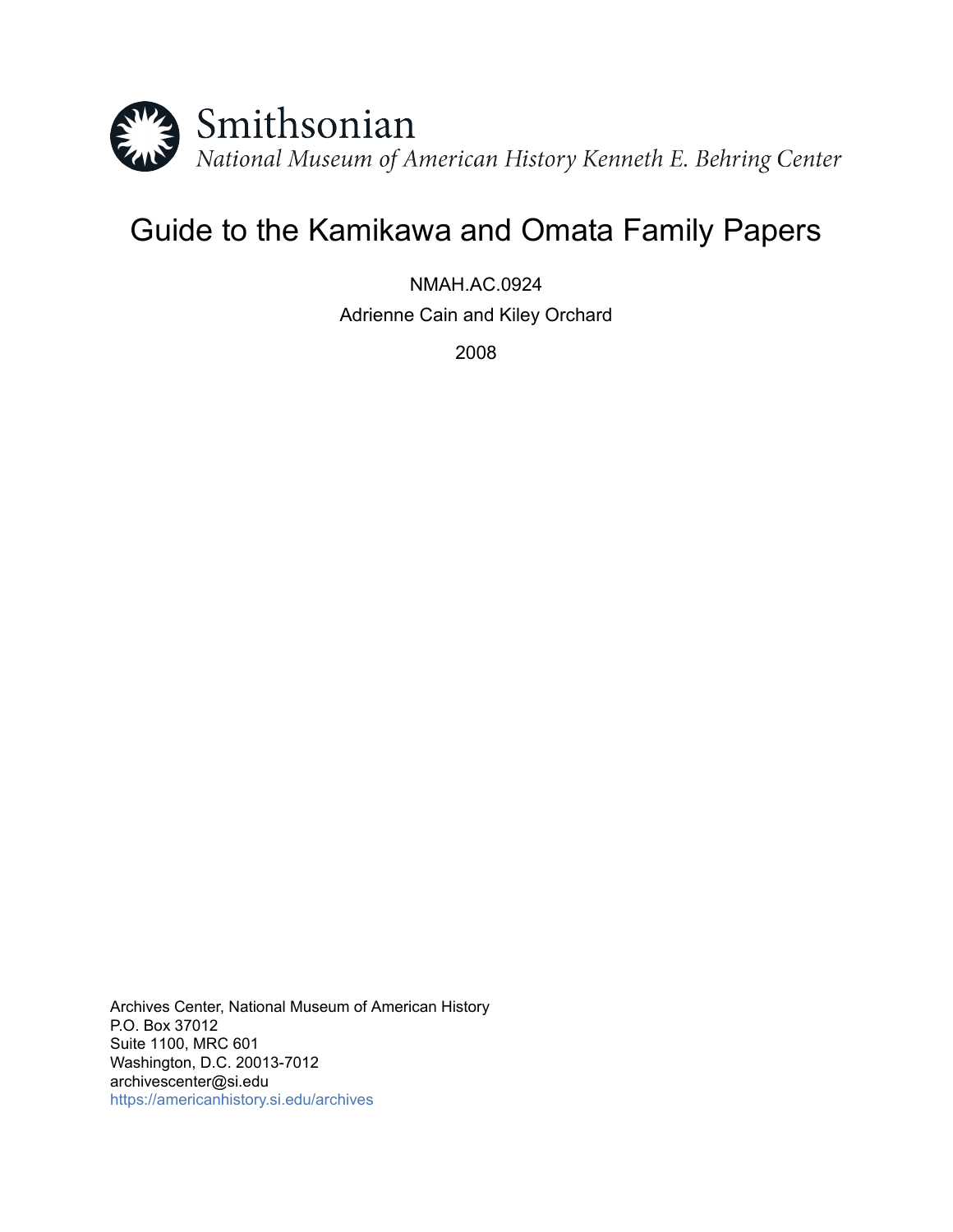## **Table of Contents**

<span id="page-1-0"></span>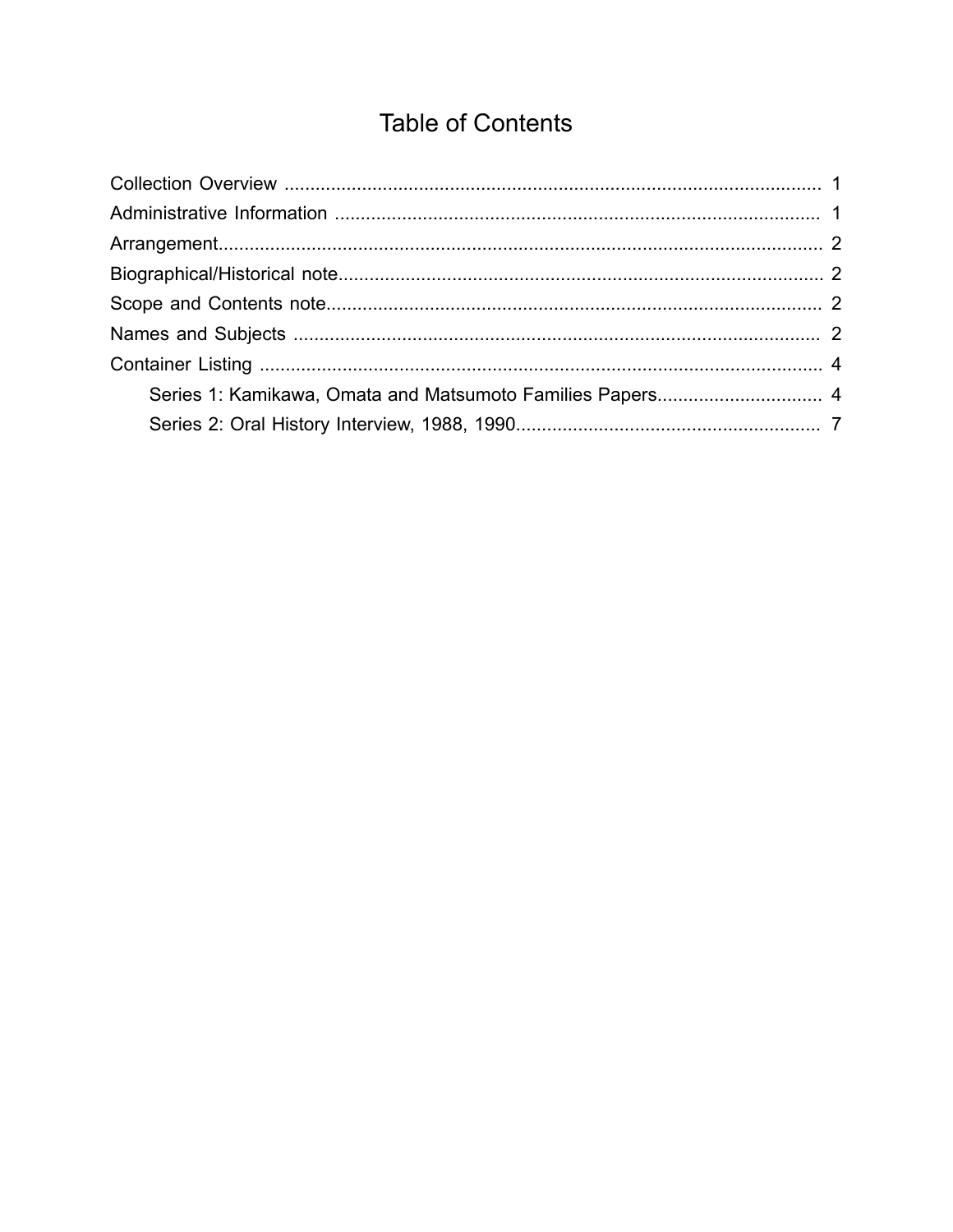## <span id="page-2-0"></span>**Collection Overview**

| <b>Repository:</b> | Archives Center, National Museum of American History                                                                                                                                                                                                                                                                |
|--------------------|---------------------------------------------------------------------------------------------------------------------------------------------------------------------------------------------------------------------------------------------------------------------------------------------------------------------|
| Title:             | Kamikawa and Omata Family Papers                                                                                                                                                                                                                                                                                    |
| Date:              | ca. 1900-2006.                                                                                                                                                                                                                                                                                                      |
| Identifier:        | NMAH.AC.0924                                                                                                                                                                                                                                                                                                        |
| Creator:           | Omata, Hiroko                                                                                                                                                                                                                                                                                                       |
| <b>Extent:</b>     | 1 Cubic foot (1 box)                                                                                                                                                                                                                                                                                                |
| Language:          | Collection is in English. Some materials are in Japanese.                                                                                                                                                                                                                                                           |
| Summary:           | The collection documents family history in Japan and in America and<br>consists of photographs, documents and genealogical charts. There<br>are also original audio recordings of Japanese poetry recitations and<br>a transcript of an oral history interview relating to the internment of<br>Japanese Americans. |

## <span id="page-2-1"></span>**Administrative Information**

#### Immediate Source of Acquisiton

Collection donated by Hiroko Omata, 2006.

#### Location of Originals

The families maintain the originals of some of the materials.

#### Related Materials

#### **Materials in the Archives Center**

Bishop Mitsumyo Tottori Memorial Notebooks (NMAH.AC.0926)

Japanese American Documentary Collection (NMAH.AC.0305)

Gerald Lamboley Collection of Japanese-American Letters (NMAH.AC.0450)

Catherine Hann Papers (NMAH.AC.0921)

Juanita Tamayo Lott Filipino American Photographs and Papers (NMAH.AC.0925)

#### Processing Information

Collection processed by Adrienne Cain, intern and Kiley Orchard, intern; supervised by Vanessa Broussard-Simmons, archivist), 2008.

#### Preferred Citation

Kamikawa and Omata Family Papers, circa 1900-2006, Archives Center, National Museum of American History.

#### Restrictions on Access

Collection is open for research and access on site by appointment. Unprotected photographs must be handled with gloves.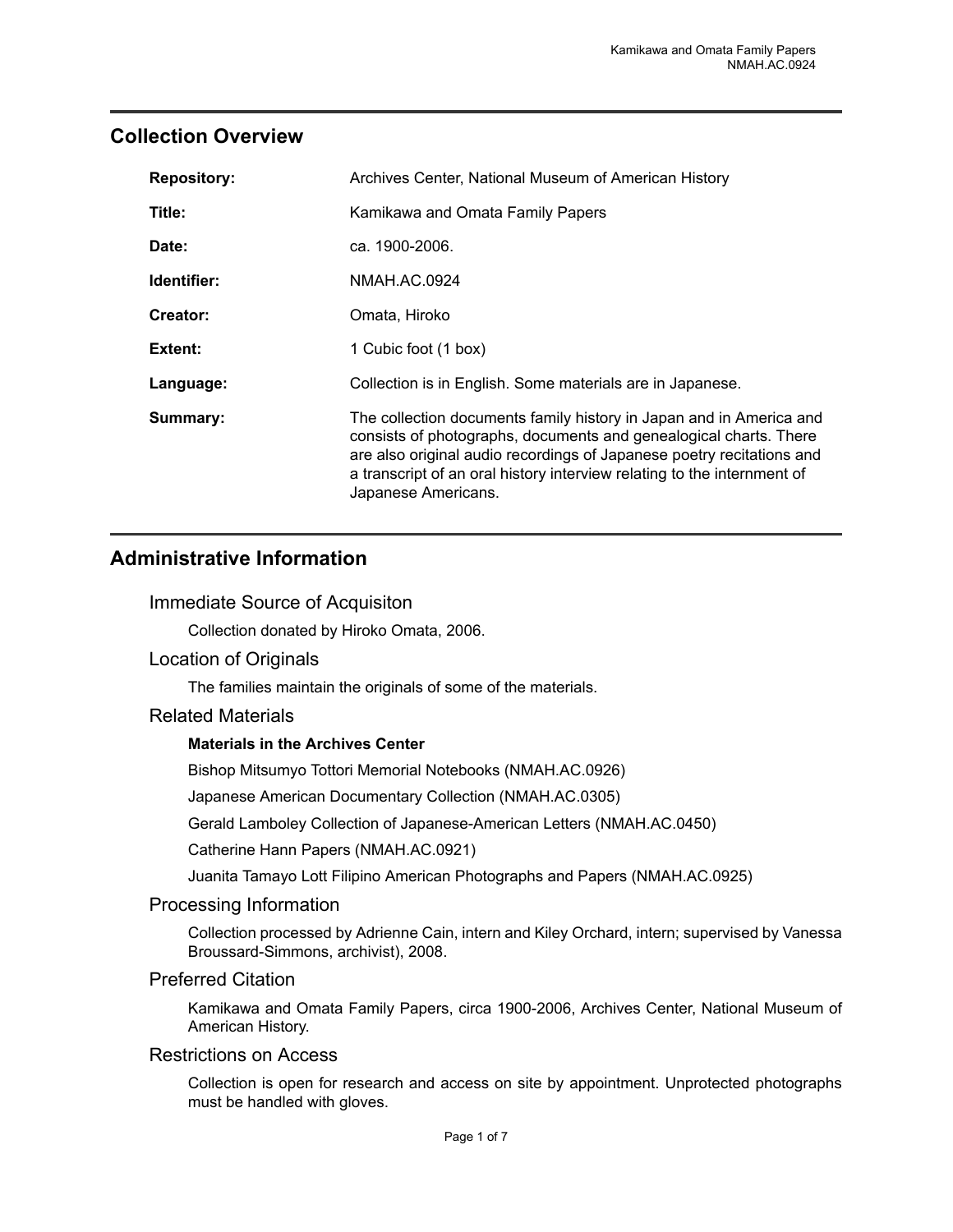#### Terms Governing Use and Reproduction

Collection items available for reproduction, but the Archives Center makes no guarantees concerning copyright restrictions. Other intellectual property rights may apply. Archives Center cost-recovery and use fees may apply when requesting reproductions.

## <span id="page-3-1"></span>**Biographical Note**

: Four Kamikawa brothers, Riichi, Mitsuiji, Masuichi and Koichi, emigrated from Japan to Fresno, California, just before the turn of the twentieth century. They married and started a merchant business, Kamikawa Brothers, which operated in Fresno, Selma, San Francisco and Del Rey, California, and in Japan. The brothers expanded the business to include banking, a hotel, grocery, restaurant, public bath, vineyard and other enterprises. During World War II, family members were interned at a camp in Arkansas. After the war many settled in New Jersey and Maryland.

Members of the Omata family -- a brother, George, and two sisters, also immigrated to California in the 1890s, though the sisters eventually returned to Japan. George established grocery and dry good stores in Hanford, California, and was successful in securing day laborers for community businesses. George's son, Robert, married Hiroko, the daughter of Masuichi Kamikawa, in 1948. Some members of the Omata family also were interned, and they too eventually settled on the East Coast.

The Matsumoto family was a well-to-do family in Japan. They were involved in the production of fertilizer and steel. Katsu (Kazu) Masimoto was the wife of Masuichi Kamikawa, and mother of Hiroko Kamikawa Omata.

## <span id="page-3-2"></span>**Scope and Contents**

This collection consists of genealogical and historical information about the Kamikawa, Omata, and Matsumoto families and their descendants compiled by Hiroko Kamikawa Omata. The materials include ancestry charts, copies of photographs, letters, interviews, and copies of official documents such as diplomas, naturalization papers, as well as announcements regarding the internment of Japanese-American citizens during World War II. The collection was arranged by the donor, and the Archives Center has maintained this arrangement. All dates in this collection refer to the original creation date of the collected materials. The family papers were originally amassed in 2004 and were edited in 2006.

### <span id="page-3-0"></span>**Arrangement**

The collection is arranged into two series.

Series 1: Kamikawa, Omata and Matsumoto Families Papers, 1850-2006, undated

Series 2: Oral History Interview, 2004

### <span id="page-3-3"></span>Names and Subject Terms

This collection is indexed in the online catalog of the Smithsonian Institution under the following terms:

Subjects:

Immigrants Japanese American families Japanese American families -- Photographs Japanese Americans -- Evacuation and relocation, 1942-1945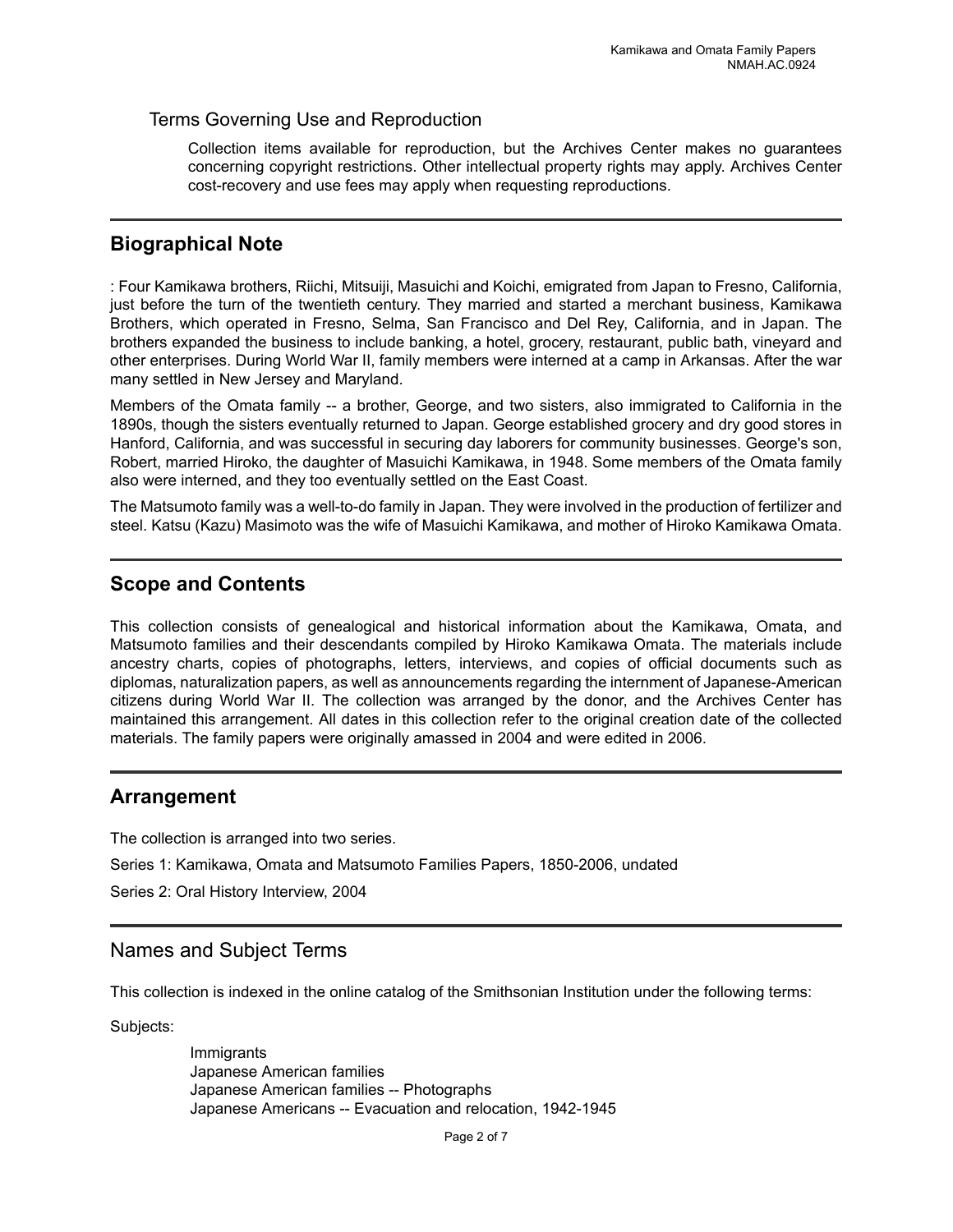#### Merchants -- 20th century

Types of Materials:

Genealogical tables **Genealogies**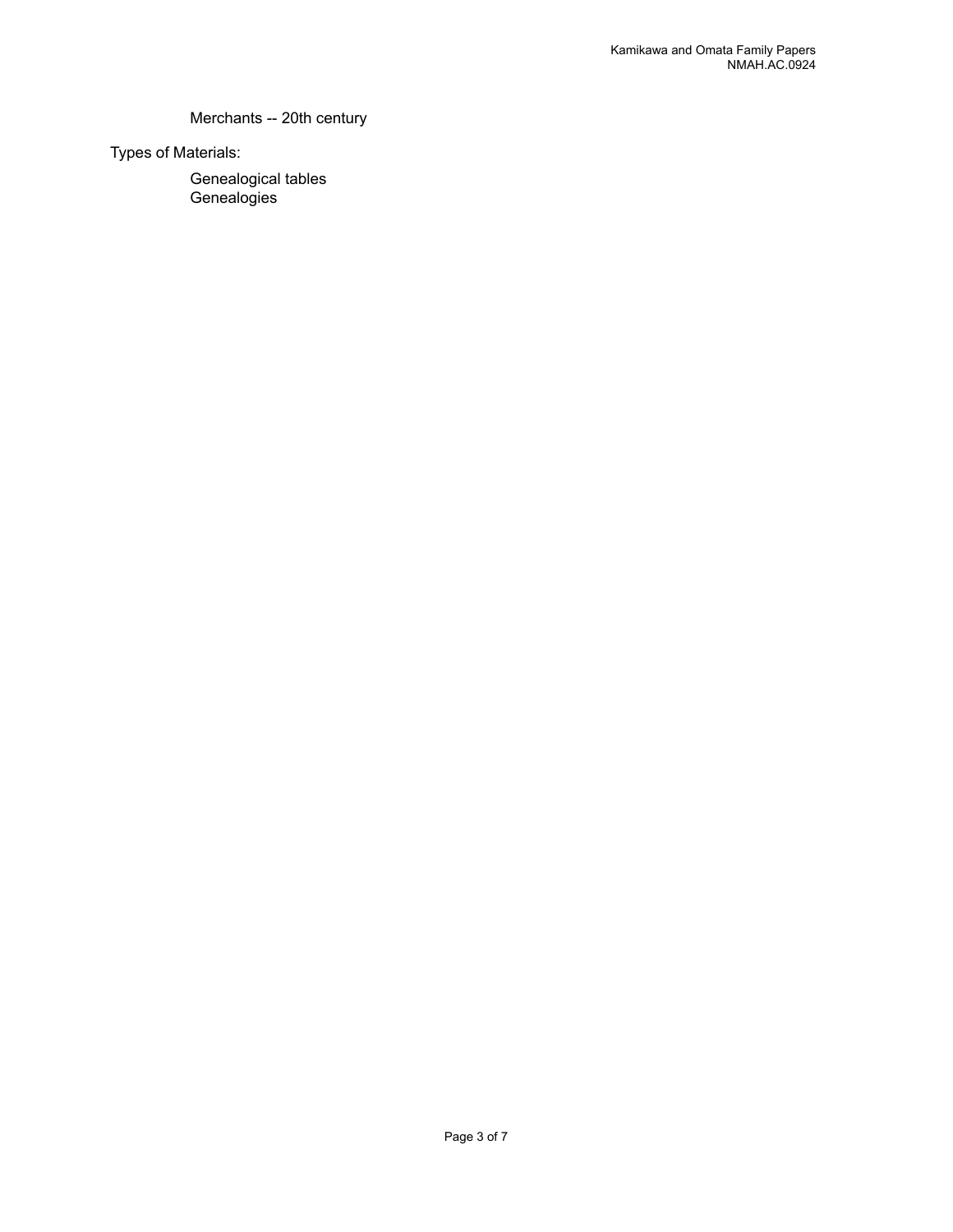## <span id="page-5-0"></span>**Container Listing**

## <span id="page-5-1"></span>Series 1: Kamikawa, Omata and Matsumoto Families Papers

Scope and Contents: Series 1, Kamikawa, Omata and Matsumoto Families Papers, 1850-2006, undated, is a collection of four notebooks containing detailed histories of each family. Materials consist of copies of family photographs, family trees, newspaper clippings, transcripts of interviews, and correspondence. The notebook on the history of the Kamikawa brothers was updated and revised in 2006. Another copy, the original from 2004, is included among these materials.

> There are five audio cassette tapes that feature shigin, a form of Japanese poetry that is usually chanted. These tapes document shigins performed by a man, perhaps an instructor, followed by recitations by students, including Kazu Kamikawa, Donna Omata's maternal grandmother. Throughout the tapes, the instructor coaches and guides the students. The tapes are in Japanese.

Subseries 1.1: History of Kamikawa Brothers

| Box 1, Folder<br>Unknown | History of Kamikawa Brothers, 1989 |
|--------------------------|------------------------------------|
| Box 5, Folder 2          | Addendum, 1988                     |

### Subseries 1.2: History of Omata Family, 1991

| Box 2, Folder<br><b>Unknown</b> | Family of George Jitsuzo and Kane Okazaki Omata and their descendants,<br>1992-1993 |
|---------------------------------|-------------------------------------------------------------------------------------|
| Box 2, Folder<br>Unknown        | Family of Chung Young and Tsuenko (Tuny) Omata Lee, 1975, 1978                      |
| Box 2, Folder<br><b>Unknown</b> | Family of Minoru and Kay Okamoto Omata, 1976-1978, 1989                             |
| Box 2, Folder<br>Unknown        | Family of Jiro and Kikuko (Keech) Domoto Omata, 1964-2004                           |
| Box 2, Folder<br><b>Unknown</b> | Yamada family ancestors, 1990                                                       |
| Box 2, Folder<br><b>Unknown</b> | Family of Shiro and Patsy Teruko Kodama Omata, 1990                                 |
| Box 2, Folder<br>Unknown        | Family of Goro and Kiyo Sakai Omata, 1964-1980                                      |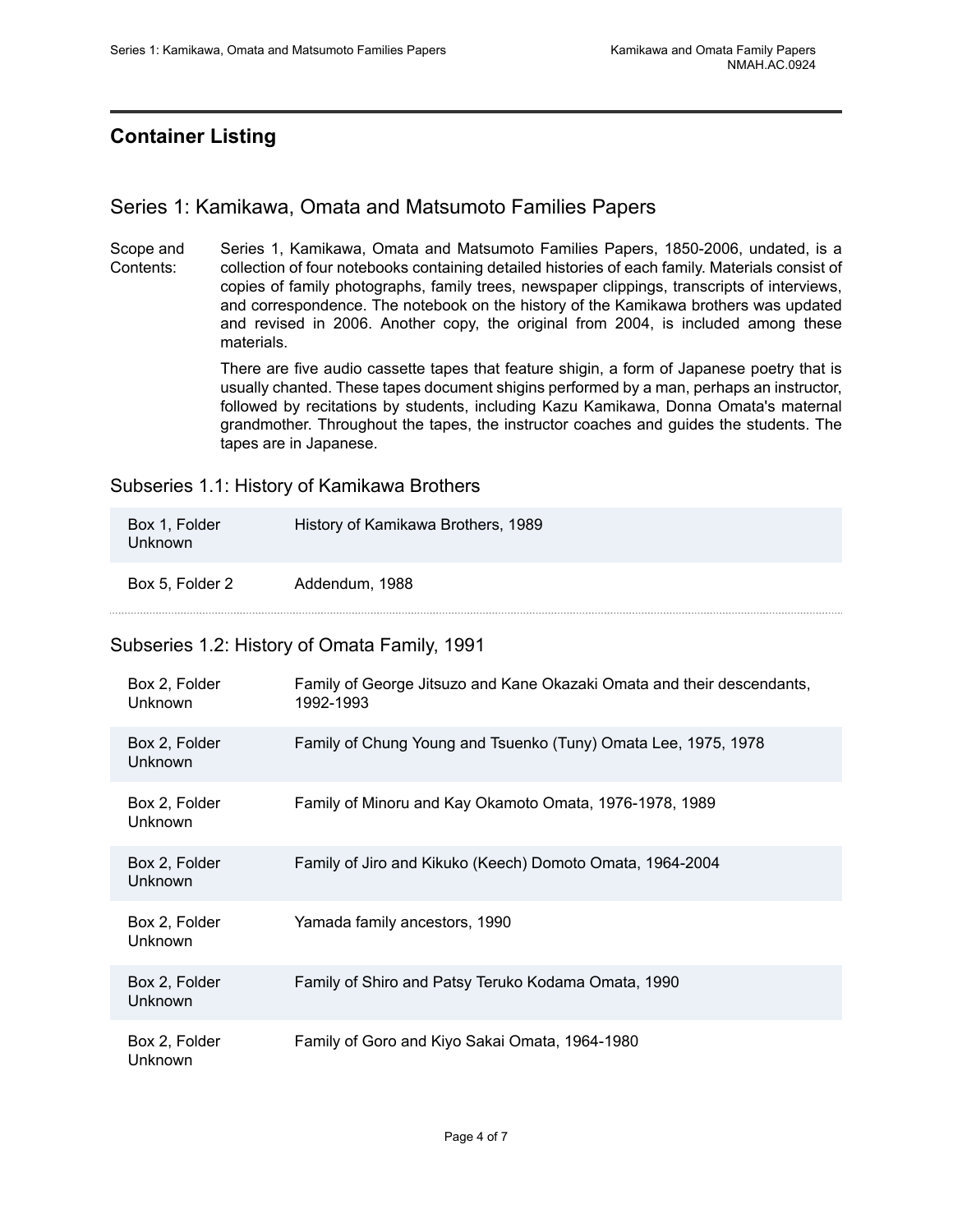| Box 2, Folder<br>Unknown | Yuko Omata, 1997-1998                                   |
|--------------------------|---------------------------------------------------------|
| Box 2, Folder<br>Unknown | Family of Robert Rokuro and Hiroko Kamikawa Omata, 1990 |

## Subseries 1.3: History of Kamikawa and Matsumoto Families, 1993

| Box 3, Folder<br>Unknown | Volume 1, Kamikawa brothers stores, 1980, 1988-1989                                               |
|--------------------------|---------------------------------------------------------------------------------------------------|
| Box 3, Folder<br>Unknown | Family of Riichi and Reki Wada Kamikawa, 1990                                                     |
| Box 3, Folder<br>Unknown | Family of Mitsuji and Shizuno Ito Kamikawa, 1983-1987                                             |
| Box 3, Folder<br>Unknown | Family of Masuichi and Katsu (Kazu Matsumoto) Kamikawa, 1987                                      |
| Box 3, Folder<br>Unknown | Masuichi Kamikawa and Katsu Matsumoto Kamikawa, 1986-1993                                         |
| Box 3, Folder<br>Unknown | Juchi Kamikawa, 1990-1994                                                                         |
| Box 4, Folder<br>Unknown | Volume 2, Family of Koichi and Kaoru Shimata Kamikawa, 1994-1995                                  |
| Box 4, Folder<br>Unknown | Family of Toyojiro and Toyoko Matsumoto Inaki, 1991                                               |
| Box 4, Folder<br>Unknown | Fresno State College, 1978                                                                        |
| Box 4, Folder<br>Unknown | Jerome Relocation Center, Desson, Arkansas, 1989-1992, 1997                                       |
| Box 4, Folder<br>Unknown | Washington, D.C. after Jerome Relocation Center, 1993                                             |
| Box 4, Folder<br>Unknown | Occupation days, Tokyo, Japan, 1946                                                               |
| Box 5, Folder 1          | Copies of photographs and newspaper clippings of Kamikawa, Omata, and<br>Matsumoto families, 1981 |
| Box 6, Item<br>OTC.924.1 | Shigin lesson, 1972                                                                               |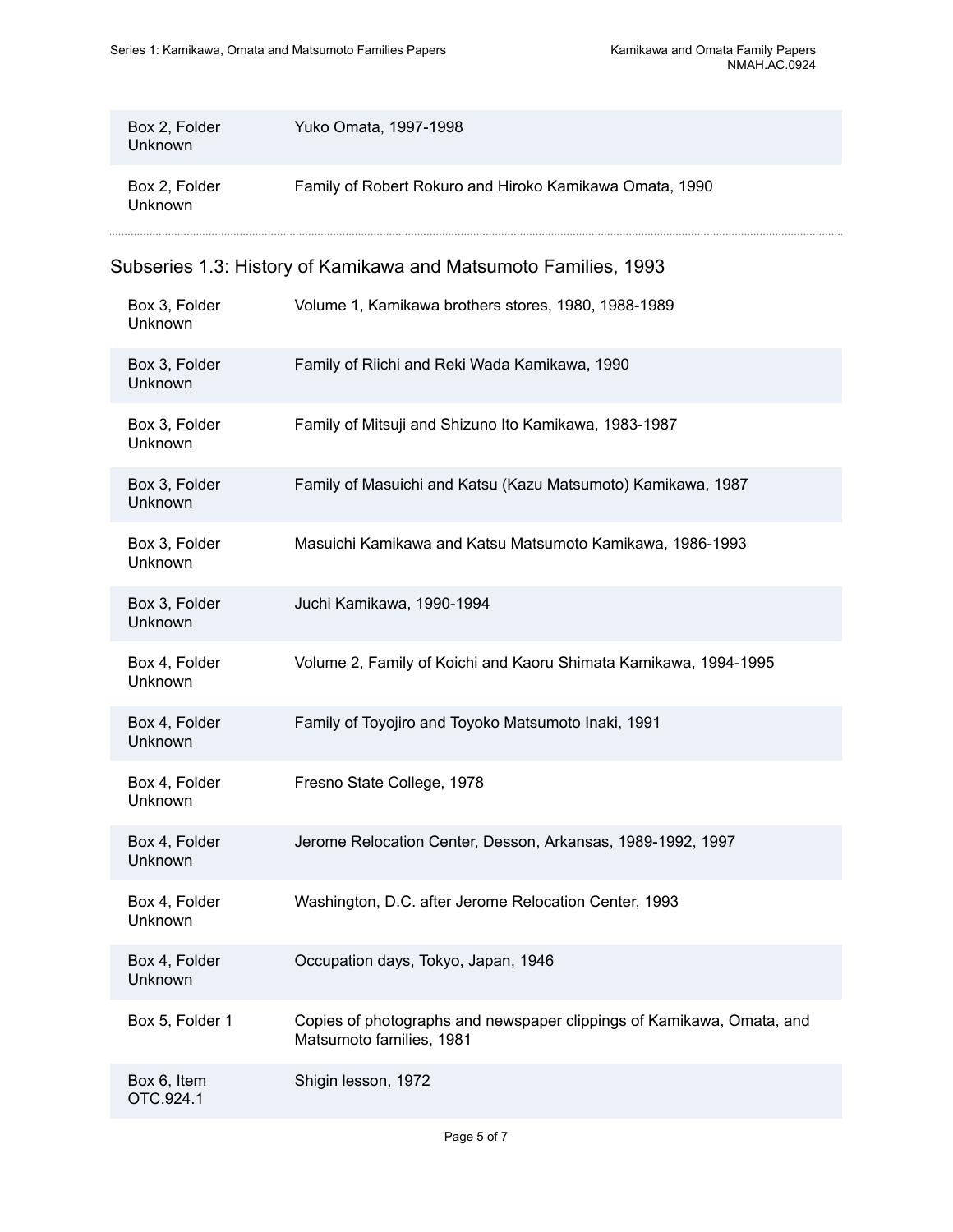Ţ,

| Box 6, Item<br>OTC.924.2 | Shigin lesson, 1980 |
|--------------------------|---------------------|
| Box 6, Item<br>OTC.924.3 | Shigin lesson, 1980 |
| Box 6, Item<br>OTC.924.4 | Shigin lesson, 1980 |
| Box 6, Item<br>OTC.924.5 | Shigin lesson, 1986 |
|                          |                     |

*Return to Table of [Contents](#page-1-0)*